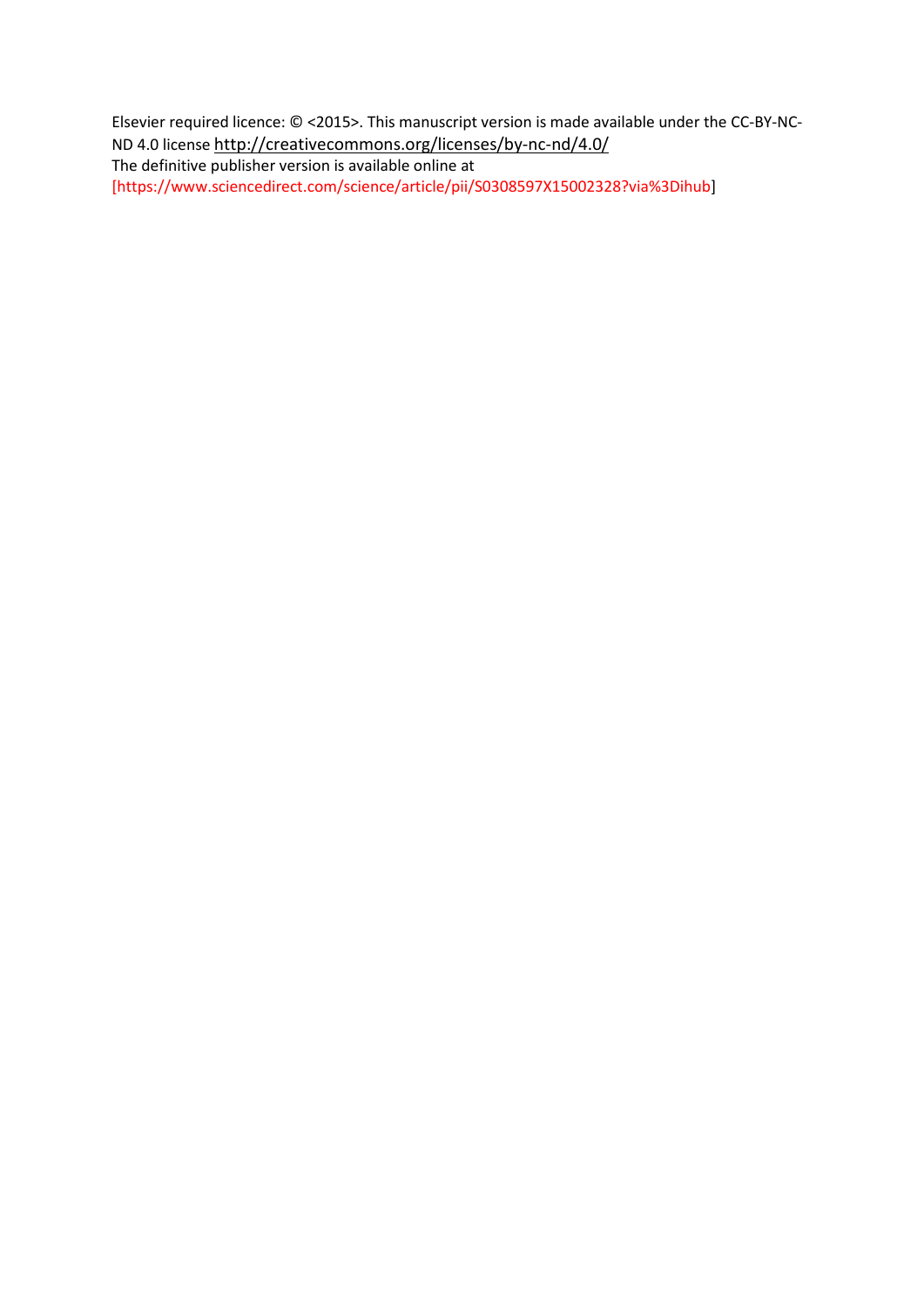This is an accepted version of a published paper and should be cited as:

Song, A.M. (2015) Human dignity: A fundamental guiding value for a human rights approach to fisheries? *Marine Policy* 61: 164-170. [DOI:](https://doi.org/10.1016/j.ocecoaman.2018.11.005)  [10.1016/j.marpol.2015.08.013](https://doi.org/10.1016/j.ocecoaman.2018.11.005)

# **Human dignity: A fundamental guiding value for a human rights approach to fisheries?**

Andrew M. Song Department of Natural Resource Sciences, McGill University, Quebec, Canada andrew.m.song@mcgill.ca, andrewmsong@gmail.com

### **Abstract**

Recently, a human rights approach has been center-staged within fisheries governance as a response to the limits of private property rights in reducing insecurity and vulnerability among fishers and fishing communities. Despite its growing adoption in international legal frameworks and among civil society organizations, the conceptual pitfalls of the human rights approach to fisheries (i.e., its neoliberal tendencies and consequent neglect of collective rights and social duties) raised by critical scholarship remain largely unsettled, leading to practical concerns about whether such a framework will ultimately benefit fishers on the ground. To further contribute to the debate, this article presents a nuanced discussion of the human rights perspective by introducing the concept of human dignity. Specifically, it argues that human dignity, with its greater conceptual scope and depth, could act as a foundational value with which to mitigate some of the shortcomings of the human rights approach. The purpose here is suggestive rather than definitive and is aimed at highlighting the link that has not been clearly made between human rights and human dignity. I argue that heightened attention to human dignity has the potential to create wider support for the human rights approach and ultimately help facilitate its efficacy in fisheries.

Keywords: Human rights approach; Human dignity; Fisheries governance; Duties; Neoliberalism; Collective rights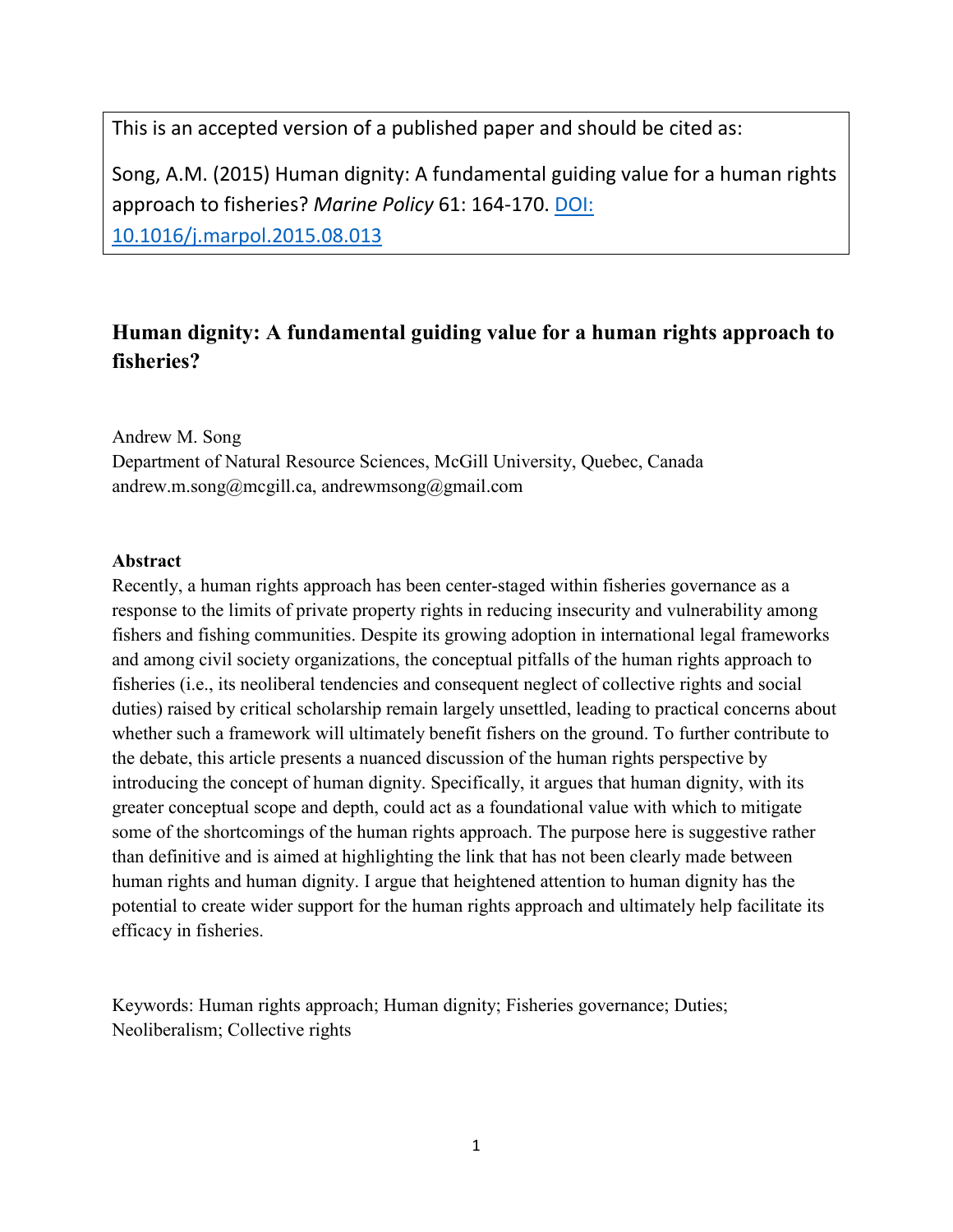Highlights:

- A human rights approach to fisheries currently faces several conceptual pitfalls
- Human dignity is a complementary concept that can help mitigate these pitfalls
- This article elaborates upon the link between human rights and human dignity
- Human rights should be ultimately about advancing the dignity of fishers and communities
- Human dignity as a foundational value could contribute to the implementation of human rights standards in fisheries

# **1. Introduction**

Human rights have increasingly been center-staged in fisheries governance discourse in recent years [1-9]. Assisted by the latest adoption of the Voluntary Guidelines on Securing Sustainable Small-Scale Fisheries by the United Nation's Food and Agriculture Organization (FAO) [10], the major aim of a human rights approach is to ensure compliance of human rights as the basis for fisheries development and governance. More specifically, such an approach argues that the social-political vulnerability and livelihood insecurity experienced by fishers can fundamentally hinder their capacity and commitment to serve as motivated resource stewards [4]. Given this position, focusing solely on fishing rights reform as part of what are known as 'rights-based' strategies (sensu [11]) through privatizing access and conferring exclusive individual quotas or collective territorial rights, is unlikely to alone produce successful outcomes in long-term resource governance. Rather, a broader effort to secure fishers' basic rights (e.g., rights to food, rights to decent work and livelihoods, and rights to a healthy environment) that condition their well-being needs to be emphasized too [4,5]. Therefore, the advocates of this emerging view have reasoned that invoking human rights thinking and its implementation through (some already existing) national and international legal frameworks provide the most effective means to address crucial vulnerability constraints in fisheries governance [3,4,7]. In this regard, the human rights based approach is articulated to be an essential mechanism with which to advance the social, economic, and civil standing of poor and marginalized small-scale fishers and fishworkers around the world [5].

Despite its well-intended and progressive aims, the human rights approach to fisheries has been criticized for its conceptual weaknesses. According to some, the shortcomings of the human rights approach, which arguably have remained unresolved, arise in part because of inadequate in-depth a priori discussions about the concept of human rights as well as due to the limited empirical understanding of how to use such an approach [6,12]. One of the major criticisms has been that a human rights approach aids the continued penetration of neoliberalism into fisheries [12]. This fear is the result of the human rights discourse stemming from a Western liberal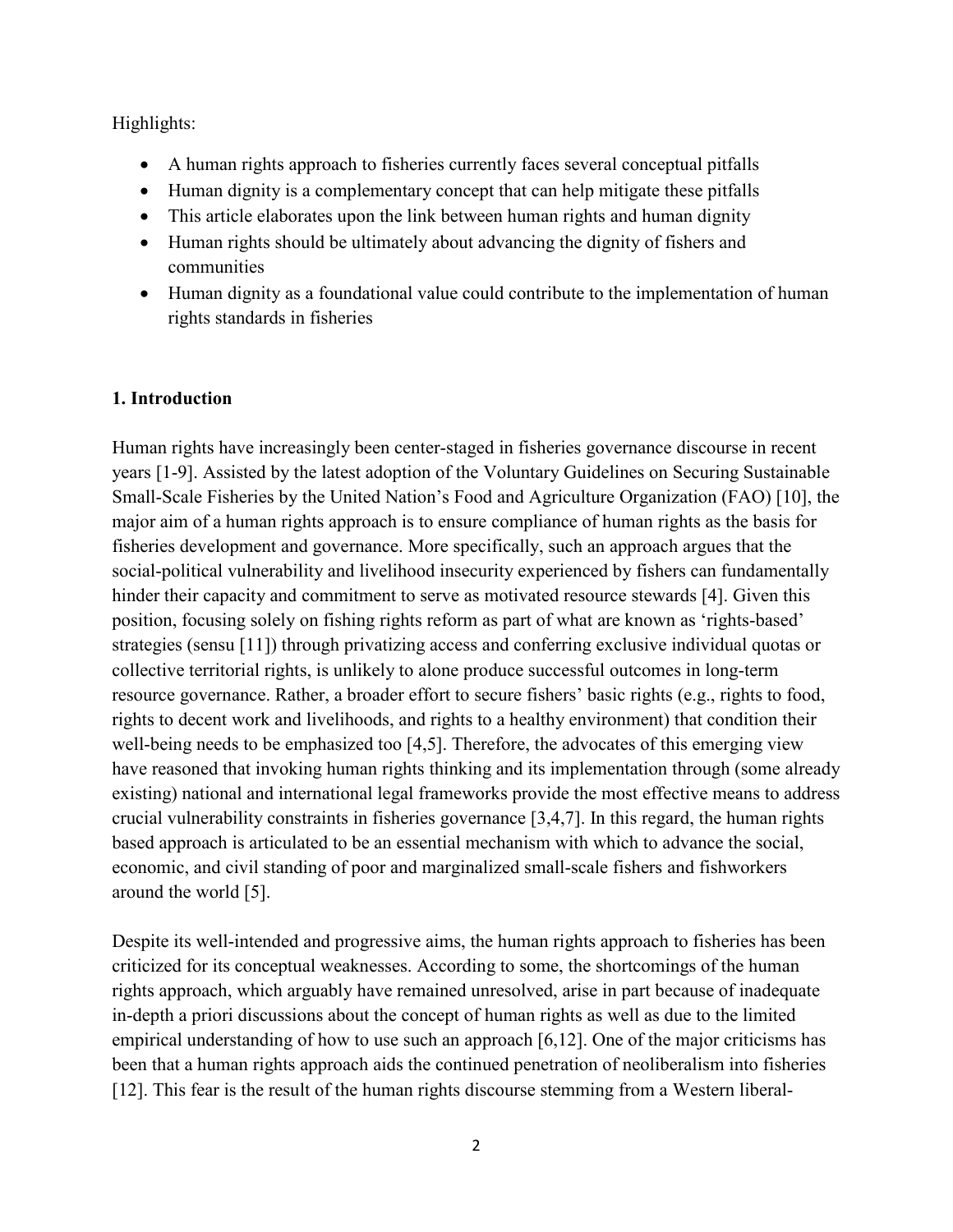democratic philosophy, in which freedoms, autonomy, and rights become the inviolable prerogative of every individual within society [13,14]. In this view, making decisions based on one's independent judgment abstracted from his or her social roles and buttressed by regimes of private property becomes the foundation for exercising innate rights [15]. Critics have warned that the emphasis on private individuals and their personal claims to the basic material conditions of life could invite an ongoing expansion of rational economic transactions and market-based solutions in fisheries while simultaneously causing the erosion of the cultural, historical, and social makeup of fishing communities [12]. Consistent with this concern, human rights based language, such as that of food security and human well-being, now appears in the promotion of neoliberal style fisheries management interventions [16] that include catch shares, exportoriented industrial aquaculture, and other forms of ocean grabbing (see [17,18]). The Global Partnership for Oceans under the auspices of the World Bank presents another example of the neoliberal use of human rights language (see [19]). Ironically, the use of human rights "talk" by the proponents of private property rights turns on its head the logic of human rights advocates who have advanced human rights discourse precisely to highlight the limitations of neoliberal property rights approaches.

A related concern for the human rights approach is the incompatibility between human rights, which are predicated on discrete individual entitlements, and collective rights, which confer indivisible privileges to social groups. Human rights are private, individual, and autonomous, meaning that they are inherent to all people and unmediated by social relations [15]. On the contrary, collective rights only make sense in the context of a group and cannot be divided or made transactable by individuals. Further incompatibility may arise because group rights could result in treating the group members unevenly, while excluding non-members altogether. In other words, the claim for collective rights is about reasserting the value and tradition of the community over the individual, even if it results in an inegalitarian and inequitable distribution of benefits to members, strictly speaking [15]. Such a stipulation that denies universal access to and a share of the basic economic resources would imply a blatant violation of an individual human right. Ruddle and Davis [12] contend that most fisheries in the world, especially smallscale fisheries, are still embedded in social relationships, associated with particular geographical meanings and organized according to a collective right to participate in fishing life and livelihoods. They have argued, therefore, that promotion of a human rights approach could disfranchise fishing communities by overturning their socio-cultural foundations and allowing further permeation of individualized and commoditized fishing rights. In this regard, they have emphasized instead the notion of group rights akin to what is expressed in the UN Declaration on the Rights of Indigenous Peoples as the locus of rights-based advocacy in fisheries.

The third concern is that of who the 'duty-bearers' are in terms of fulfilling human rights requirements. In fisheries as well as elsewhere, human rights are conceived of as held and claimed by individuals primarily in relation to society, and more typically to society in the form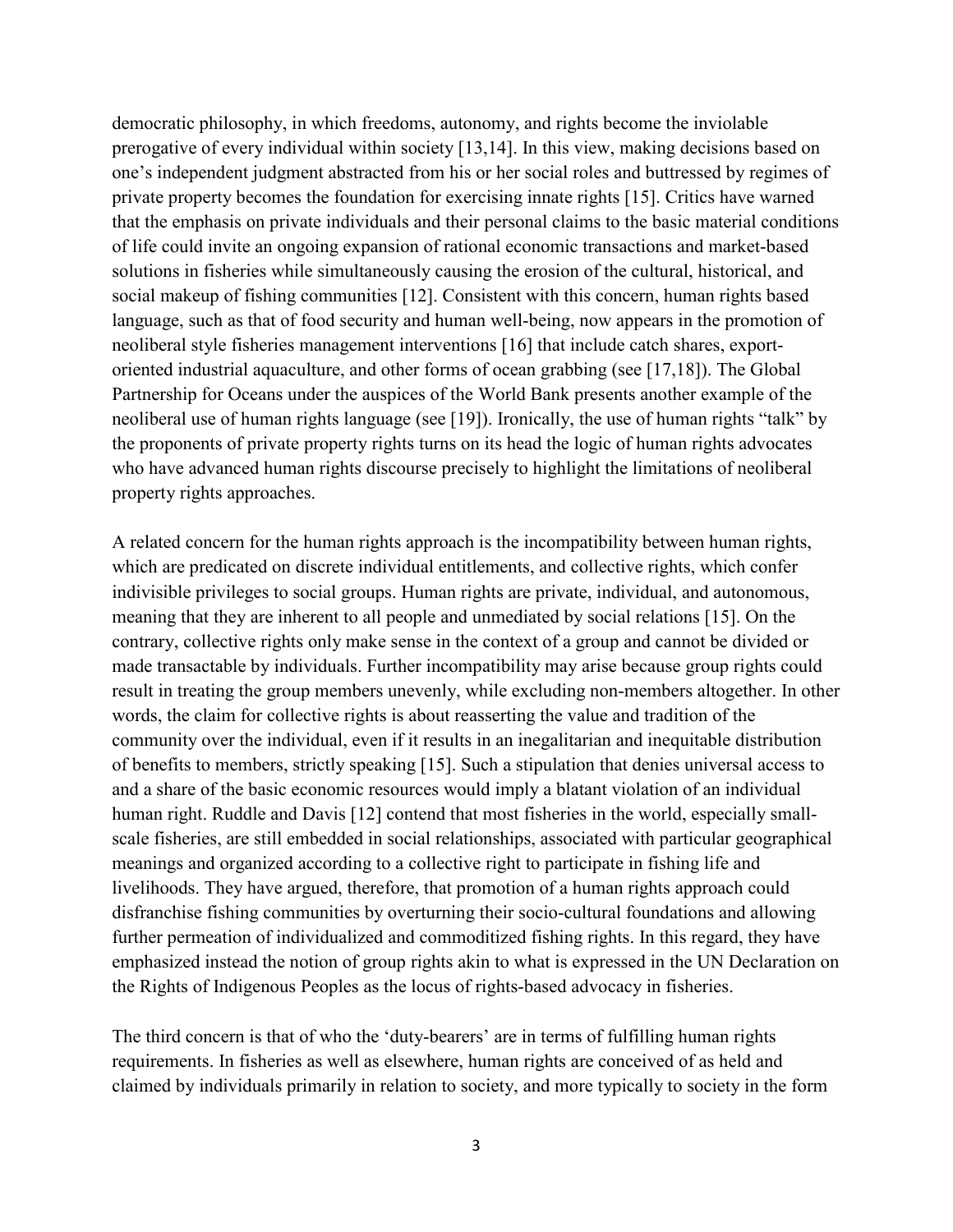of the state [14,15]. Representing a particular effort to re-configure the basic form of the relationship between the modern individual and the state [20], the human rights discourse encourages citizens (e.g., fishers) to hold duty-bearers to account in safeguarding their basic rights protected by law and the moral order, for example, with regard to rights to food, health care and social insurance. In fisheries, these duty-bearers would typically include the state fisheries management agencies and possibly other authorities such as lawmakers and the maritime police as well as international donor agencies and global civil society [4,9]. Critics have, however, questioned the validity of the key assumption held by many fisheries researchers that the state can be relied upon to serve the best socio-economic interests of its citizens [12,13]. That the state can be the major contributor to the realization of basic human rights while at the same time possibly be the greatest violator of these rights has been the case many times, including the recent instance of human rights infringements by the Icelandic government through its promotion of the individual transferable quota (ITQ) system [21] (see also [22-24] for other examples where the state and other levels of government have failed to protect fishers and the basic fishing conditions). In fact, this ambivalence of the state as credible duty-bearers has long been recognized in general human rights literature on genocides and famines [14,25].

In addition, scholars have also paid attention to the important distinction between duty and entitlement within human rights discourse [14,26]. In the general theory of rights, individuals' duties to society are an essential cornerstone of any rights-based regime [27]. In the human rights thinking, however, because of the fact that the fulfillment of social obligations is not a precondition for having or exercising *inherent* human rights, the concomitant social duties of the individual have been greatly underemphasized [20,27-29]. This negligence of the human rightholder's duties to society has been problematized by Garrett Hardin in the natural resource context. In his "tragedy of the commons" thesis as well as other writings that followed, he argued that reproductive choice as a universal human right would lead to an overpopulation problem because human rights discourse fails to stress and make allowances for the individual's duty towards society while only protecting self-motivated decisions to childbirth [30,31]. Given the high birth rates in developing countries, he reasoned that this disjuncture would inevitably result in collective demise [32]. In other words, he suggested that the human rights claim, which is undeniably a demand upon fellow beings, must proceed in a morally responsible manner and with proof of its value to the community [31,32].

The question of duties that come with rights is also a significant issue in fisheries. Broadly speaking, we can ask ourselves about historical overfishing and the subsequent decline of target species and biodiversity in the quest for development and advancement of human well-being [33,34]. Was resource stewardship robust enough in our thinking and action in relation to our fish-taking endeavor? More recently, there has been a call to recast a right to fish (such as an ITQ) into a *privilege* to fish, with attendant responsibilities and stewardship obligations levied on the fishing industry in the form of "social contracts" or "social responsibilities" [35-37].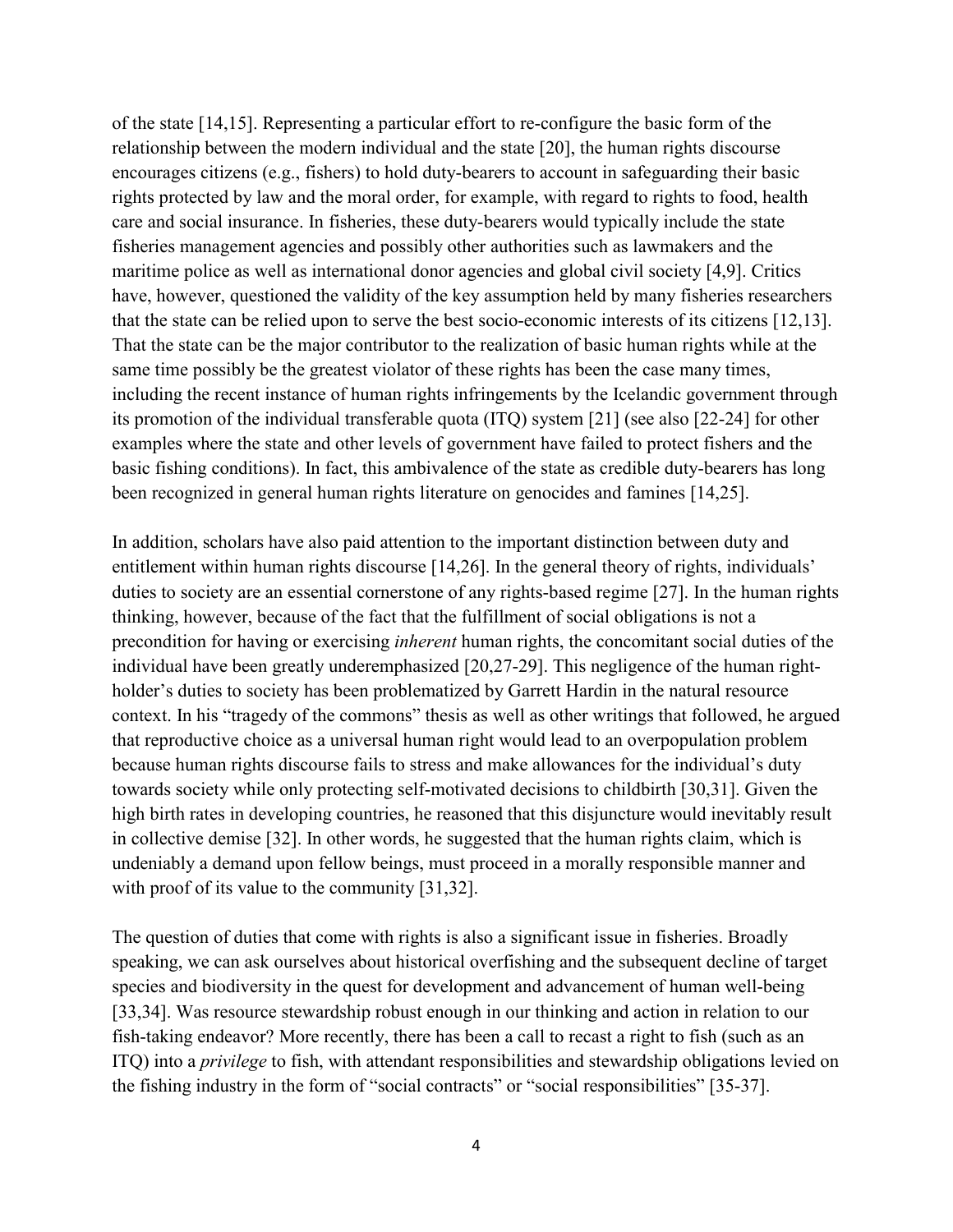Moreover, the link between human rights and responsible fisheries is being duly recognized by some fisherfolk organizations and community representatives [38]. Nevertheless, how something as fundamental and inviolable as human rights is to be attached with, and even become conditional upon, the duties of the right-holder is a paradox that fisheries scholars concerned with human rights advocacy have neglected to give proper consideration.

As such, a human rights approach to fisheries can only be used successfully if it is predicated on making sense of these conceptually knotty issues. If rigorous discussions are not forthcoming, the approach may invoke further resistance perhaps resulting in the weakening of the concept on the ground. If unheeded by empirical and theoretical evidence too, a human rights approach may even be criticized for being overly ideological. Yet, trying to fully resolve these issues could run the risk of being caught in a long-running and broad-disciplined moral philosophical debate about the efficacy of human rights, well beyond the purview of fisheries alone. In the spirit of offering a pragmatic, yet conceptually-grounded, "solution" to this dilemma, this article introduces the idea of human dignity. Although it is a relatively well-theorized notion closely related to human rights, it has been accorded little attention in fisheries thus far. This article does not claim to be a comprehensive philosophical reflection of the human dignity scholarship (and human rights for that matter). Its aim is, rather, to provide a concise review of the human dignity concept to the extent that it sufficiently deals with the concerns raised in the human rights approach to fisheries. In doing so, I show that the potential pitfalls of human rights thinking described above can be better understood and negotiated when its link to human dignity is made clearer.

In the remainder of this article, the concept of human dignity and its relationship with human rights is first outlined. The subsequent sections explore what human dignity may offer in terms of addressing the potential pitfalls of the human rights approach. Finally, the article concludes with a reflection on the usefulness of human dignity as a guiding value for the human rights perspective in fisheries governance.

## **2. What is meant by human dignity?**

### *2.1 The widespread appeal and usage of human dignity*

Human dignity is a familiar concept in human rights discourse. In fact, it is prominently featured in major international and national legal instruments and humanitarian policy documents. For instance, Article 1 of the Universal Declaration of Human Rights states that "all human beings are born free and equal in dignity and rights" [39]. Similarly, the International Covenant on Civil and Political Rights and the International Covenant on Economic, Social and Cultural Rights include language about dignity both in their Preambles and in the texts of several articles.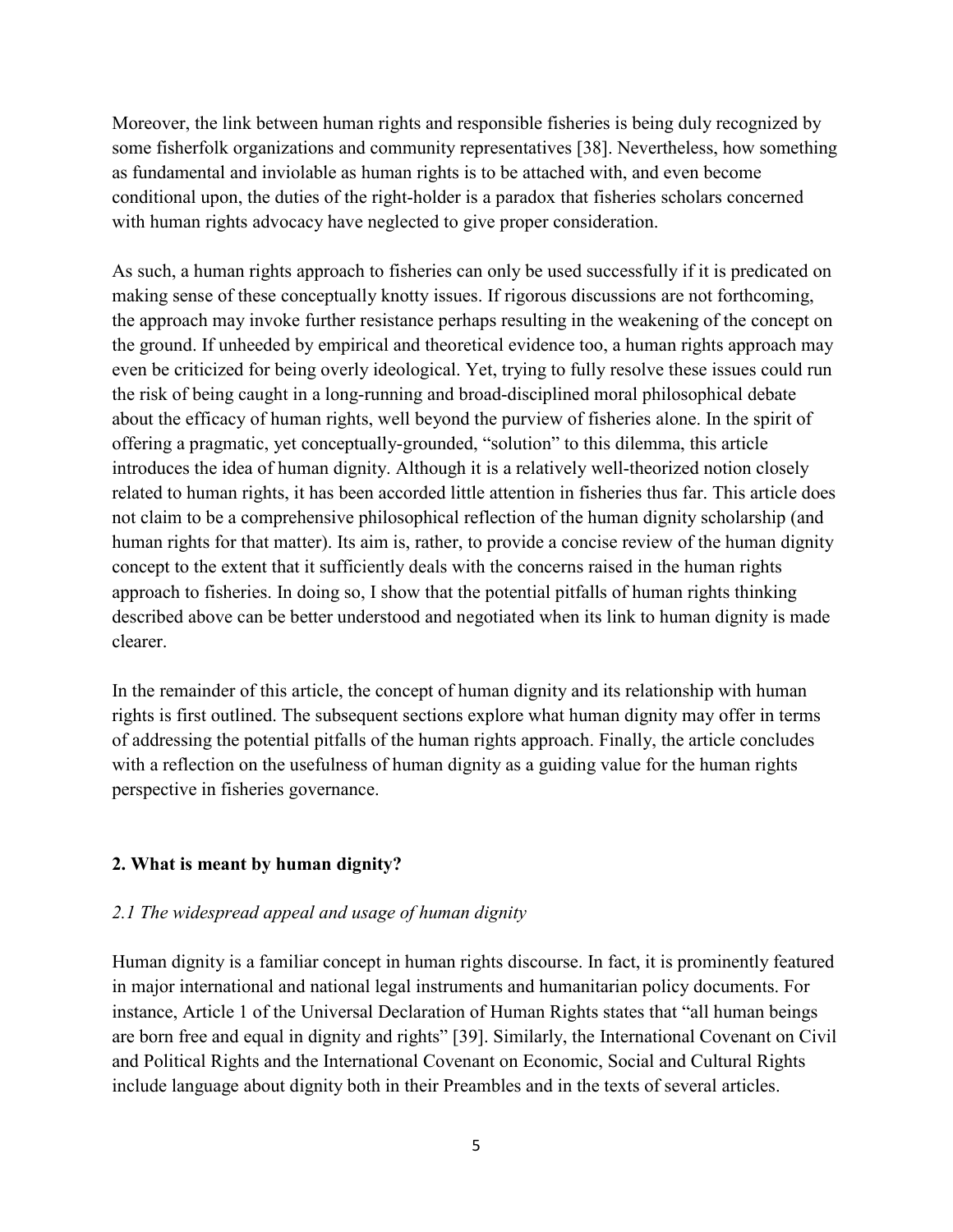Furthermore, the major conventions on the Rights of Children, the Rights of Migrant Workers, and the Rights of Disabled Persons have all included references to dignity, affirming its significance in the human rights context.

A major impetus to the use of human dignity in the international sphere arose when it was used as the central organizing principle of the Vienna World Conference on Human Rights in 1993 [40]. The ensuing Vienna Declaration and Programme of Action adopted dignity in their provisions dealing with various areas of human rights, such as the right to development, the treatment of indigenous peoples, women's rights, and the abolition of extreme poverty and social exclusion. In fisheries, in addition to the FAO Voluntary Guidelines on the Responsible Governance of Tenure of Land, Fisheries and Forests, human dignity is most recently cited in the FAO Voluntary Guidelines on Securing Sustainable Small-Scale Fisheries, as the term appears alongside human rights in three places in the text (see [10]).

Human dignity is also explicitly codified in the domestic constitutions of many countries including Mexico, Germany, Italy, Cuba, Japan and South Africa [25,40]. Most notably, the 1949 German Constitution (i.e., the Basic Law) declares in its very first sentence in Article 1 that: "the dignity of man is inviolable. To respect and protect it shall be the duty of all state authority" [41]. Likewise, the South African Constitution has referred to human dignity as one of the founding principles of the Republic [29].

## *2.2 The meaning of human dignity vis-à-vis human rights*

Given the frequent and pivotal mention of human dignity internationally and nationally, it becomes crucial to understand its meaning in relation to the human rights perspective. Many scholars have theorized that human dignity can be viewed not only as an independent moralphilosophical standard, but also as the source of human rights, that is, the supreme value upon which a list of rights derives [14,25,40,42-45]. In other words, human dignity forms an a priori justification for the existence of human rights, and in turn human rights becomes a means to realizing human dignity [46]. Support for such reasoning is evidenced in major international declarations such as the 1975 Helsinki Accords and the International Covenant on Civil and Political Rights. For instance, the International Covenant on Economic, Social and Cultural Rights states in the Preamble that "these rights derive from the inherent dignity of the human person" [47]. Similarly, the Basic Law in Germany proclaims that respect for human dignity is the reason why "the German people acknowledge inviolable and inalienable human rights as the basis of every community, of peace and of justice in the world" [41]. Interestingly, an anecdote involving Eleanor Roosevelt, the first chairperson of the preliminary UN Commission on Human Rights, reaffirms this connection. When responding to a question about the use of human dignity in the drafting of the Universal Declaration of Human Rights, she was reported to have said that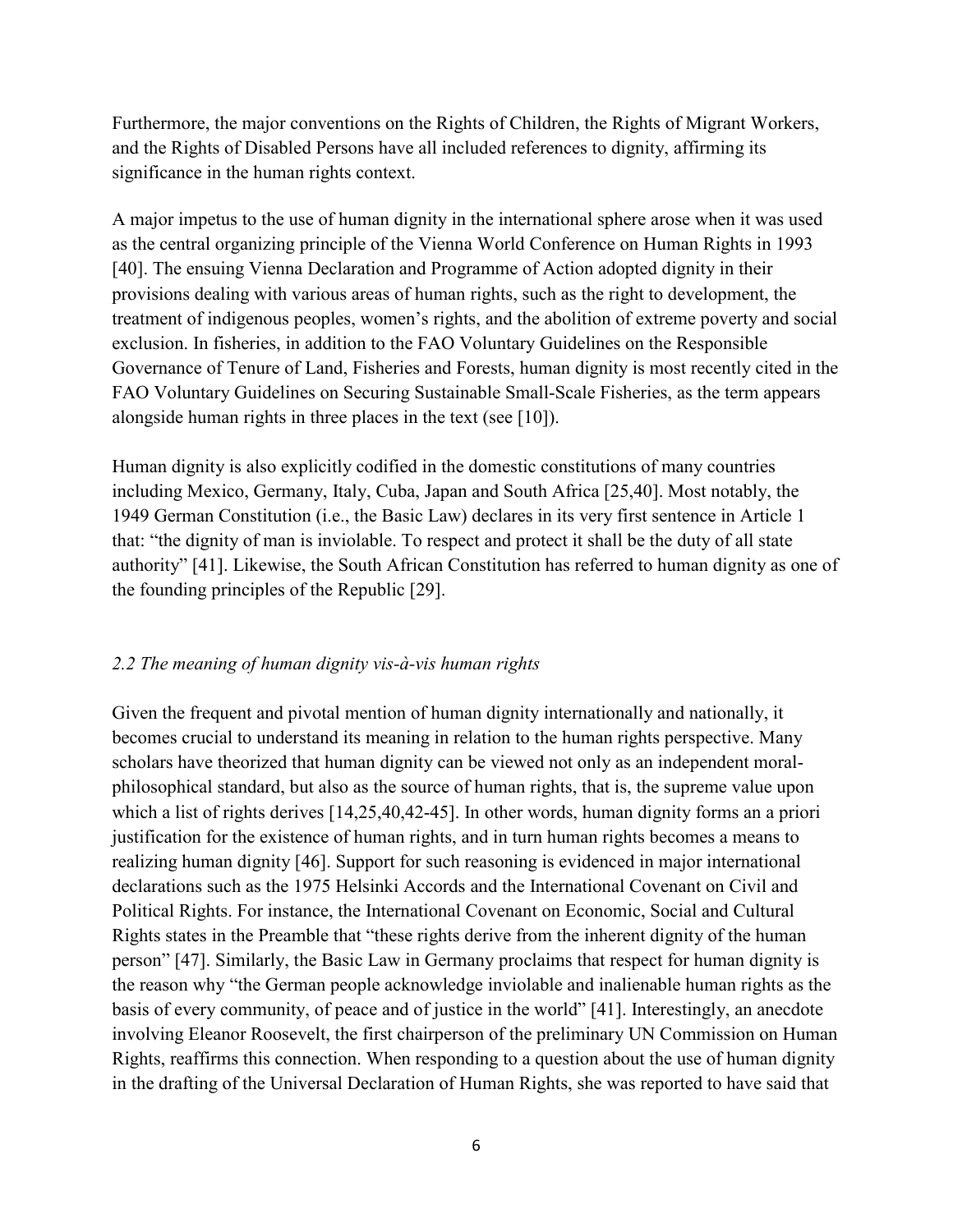it was included "in order to emphasize that every human being is worthy of respect… it was meant to explain why human beings have rights to begin with" (quoted in [40, p. 677]).

Human dignity can be further distinguished from human rights in terms of its universal scope across cultures. While human rights standards are somewhat contentiously regarded as "an artifact of modern Western civilization" lacking cultural basis in non-Western places [14, p. 303] (also see Amartya Sen's rebuttal [48]), it is generally understood that the notion of human dignity has developed in all societies [15]. Donnelly [14, p. 303] explains:

It is regularly argued that human rights are not a Western discovery and that non-Western societies have long emphasized the protection of human rights. Such claims, however, are based on a confusion of human rights and human dignity. A concern for human dignity is central to non-Western cultural traditions, whereas human rights, in the sense in which Westerners understand that term, namely, rights (entitlements) held simply by virtue of being a human being are quite foreign to, for example, Islamic, African, Chinese, and Indian approaches to human dignity. Human rights are but one way that has been devised to realize and to protect human dignity.

Donnelly [14] continues by saying that, for instance, although Islamic traditions reflect a strong concern for human dignity, it is neither equivalent to a concern for nor a recognition of human rights. In other words, there exist many societies and institutions that strive to achieve human dignity but in a manner entirely independent of human rights [14,15,49]. In this view, human rights are simply one particular expression of human dignity.

Human dignity has thus enabled different societies, East and West, capitalist and non-capitalist, religious and anti-religious to converge on a common "language" [40, p. 710]. At the same time, the understanding of dignity is context-specific varying from jurisdiction to jurisdiction, as what constitutes human dignity (i.e., "what it means to be human and have a dignified life with fellow human beings") could only develop through interactions within and across cultures [14,25,40]. Howard [15, p. 83] has therefore defined human dignity "as the particular cultural understandings of the inner moral worth of the human person and his or her proper political relations with society", recognizing multiple and culturally specific interpretations.

### *2.3 Two conceptual traditions of human dignity*

The general human dignity literature distinguishes between two leading conceptions of human dignity: a 'meritocratic' (or 'aristocratic') and a 'democratic' one (see [45,50]). The former, which originates from the ancient Roman virtue, *dignitas*, is contingent upon merits, honours and status. It is a term of distinction. It not only differs from individual to individual, but it can also be acquired or lost depending on one's conduct in society. In this sense, dignity and respect are accorded to someone because he or she has a particular rank in accordance with his or her accepted social role [25,40,50]. Alternatively, it may also be lost as a result of neglect or due to committing vices. Consistent with this view, Friedrich Nietzsche wrote that individuals gained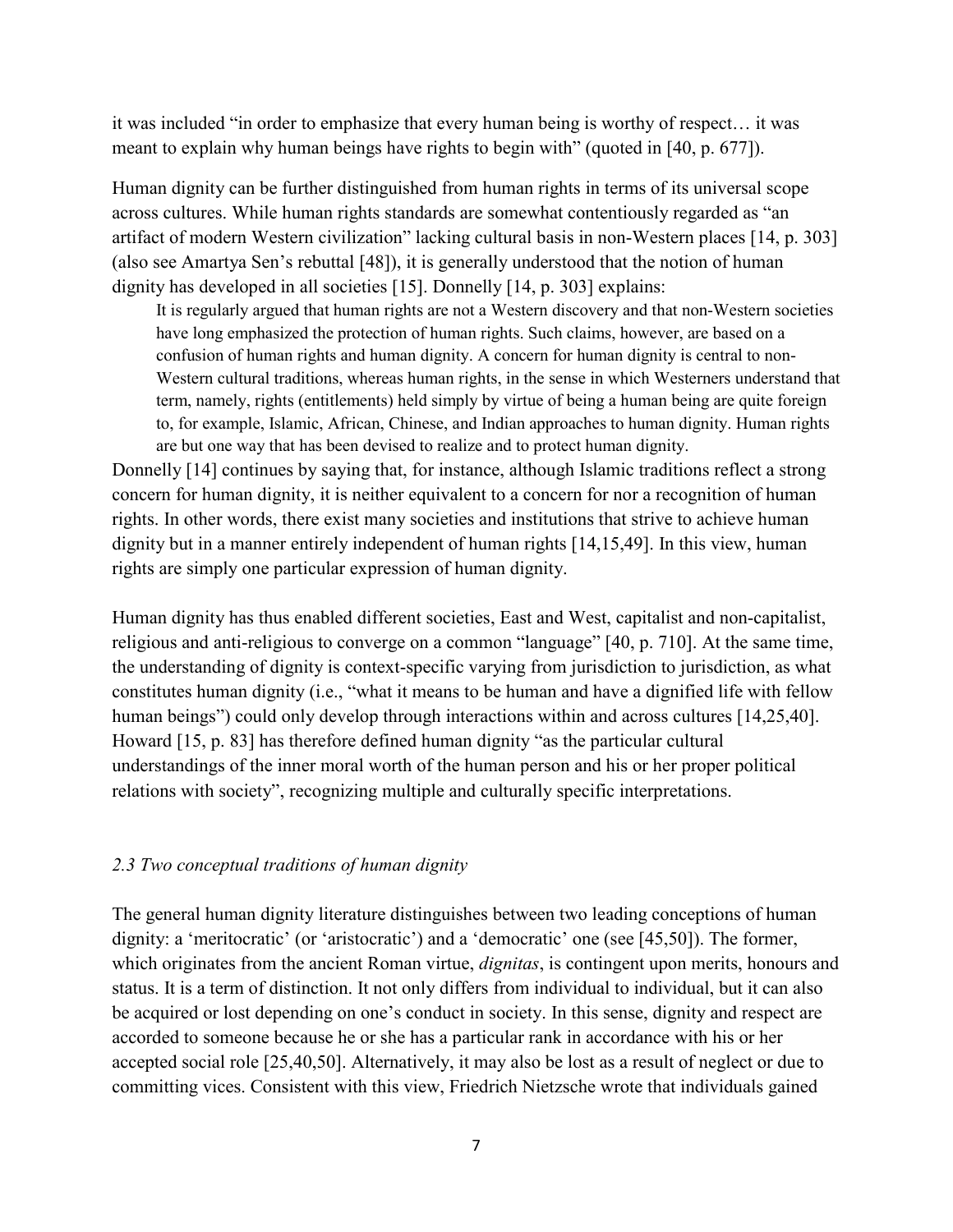dignity only when they performed an instrumental function: "every human being… only has dignity in so far as he is a tool of the genius, consciously or unconsciously;… the absolute man possesses neither dignity, not rights, nor duties; only as a wholly determined being serving unconscious purposes can man excuse his existence" (quoted in [40, p. 661]).

On the contrary, the democratic conception of dignity is egalitarian and absolute. It is guaranteed in all persons in equal share simply by virtue of being human and thus cannot be damaged or disowned, in principle. Such a view of dignity is understood to have originated from the classical writing of Cicero [40]. Because humans are endowed with capacity for reflection and reason and are not simply geared to chasing bodily satisfactions, Cicero said that Man embodies a certain worth that no other living beings possess [25]. This view of dignity as inherent and special to all humans was later reinforced by the Judeo-Christian belief that Man is made in the image of God, thus further distinguishing Man from other creatures [40,45]. In the Enlightenment era, through the thinking of philosophers such as Immanuel Kant, the idea of human dignity came to mean that individuals should be treated as ends and not simply as means to an end. In other words, humans have dignity to the extent that they are recognized as autonomous individuals having the capacity to make their own choices and determine their own destinies [25]. Subsequently, not being able to do so would mean incurring indignity and shame.

# **3. Can human dignity help mitigate the concerns identified with the human rights approach?**

### *3.1 Human dignity and neoliberal influences*

The 'democratic' tradition of human dignity has laid a basis for the notion of human rights as popularly conceived of in the present day, including those inscribed in the Universal Declaration of Human Rights [20,40]. When personal freedom and autonomy provides the foundation for human rights, and consequently help realize human dignity, the state is tasked to reduce interference in matters of personal morality [20]. Further, when every person is to be equally and discretely assured of human rights, such as rights to food, healthcare, and social insurance, the state can again focus intervention at the individual level or at the group of individuals. A society's basic well-being thus becomes a matter of achieving an aggregate of individual human rights. Howard and Donnelly [20] argue that the maintenance and legitimization of human rights requires a *liberal* regime. In particular, they contend that in the provision of social-economic rights, "the traditional liberal attachment to the market is not accidental: quite aside from its economic efficiency, the market places minimal restraints on economic liberty, and thus maximizes personal autonomy" [20, p. 805].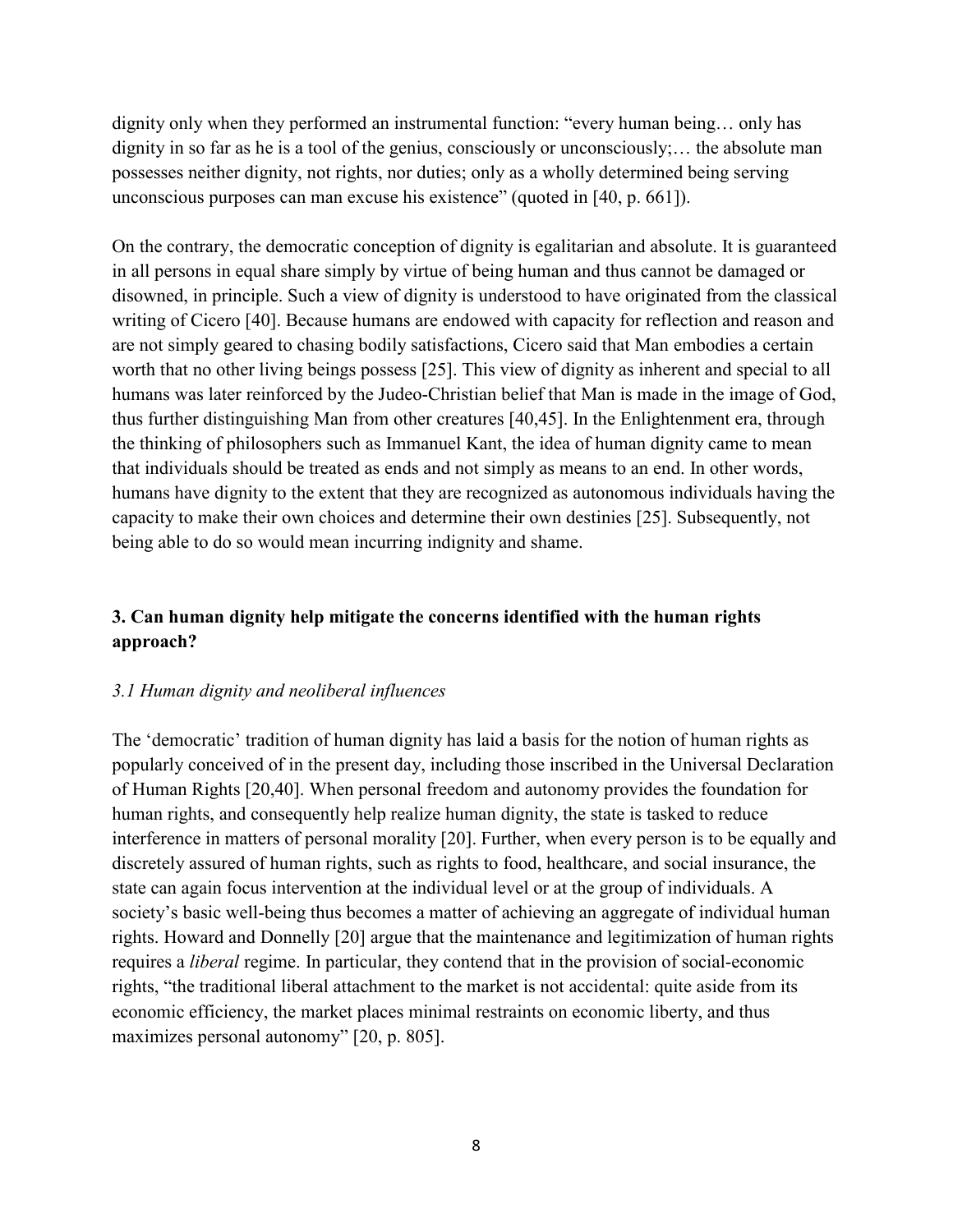Probing further, several critical scholars have argued that adherence to human rights creates a tendency for the state to side with a neoliberal agenda. Governance through human rights is aimed at enabling the basic freedoms of individuals in a way that fosters their own aspirations. This is not incompatible with neoliberalism's push towards entrepreneurial freedoms, more specifically the reinterpretation of freedom as less political intervention and more private selfgovernment. Odysseos [51, p. 767] explains that the state's governing of citizens' socioeconomic welfare through codification and enforcement of rights not only empowers citizens as rights-holders, but also allows for cost-effective governance through a market logic. In 'governmentality' terms, a strong human rights discourse produces subjectivities among rights claimants, who are made amenable to self-government and act as a partner to the state's neoliberal strategies [51]. Consequently, the human rights paradigm may be taken as a counterweight by neoliberal advocates to help undo the common allegations that the ideology of market liberalization is exacerbating the marginalization of the vulnerable and disadvantaged in the world [51]. In other words, people could claim that neoliberal strategies are actually helping to reduce extreme poverty and injustice by aligning with and strengthening people's human rights – a concern pointed out by Ruddle and Davis [12] in the context of fisheries.

Relying on wider conceptual traditions, the notion of human dignity opens up a different possibility of advancing human well-being without being attached to the vagaries of neoliberal tactics. Human dignity rooted in 'meritocratic/aristocratic' respect and honour does not openly support the call for individual-based free and equal human beings but instead speaks to *communitarian* societies where community membership and traditions are highlighted and the autonomy of individuals discouraged. This does not necessarily mean that in such settings humiliation and deprivation are widespread and acute, at least in theory. Citizens gain dignity and respect because they are part of a community (sometimes embodied in the state) performing prescribed social roles [20]. With greater consideration for others, reciprocal social and economic protections are enabled, ensuring people a basic share of social resources and opportunities [20]. Hence, a socially responsible and culturally respectful kind of human dignity can be achieved by most people as they earn a "secure and dignified place in society" [20, p. 809] – a route to dignity that diverges from the human rights approach and is less influenced by neoliberal tendencies.

#### *3.2 Human dignity and collective dignity*

Human rights' emphasis on individualism, entitlement and the discretionary control of the rightholder raises questions as to the feasibility of so-called group or collective rights. We see that many indigenous groups are now making collective rights claims. The distinction between individual and collective rights is an important one. Howard [15, p. 83, original italics], for instance, explains that when indigenous groups make collective rights claims "they are not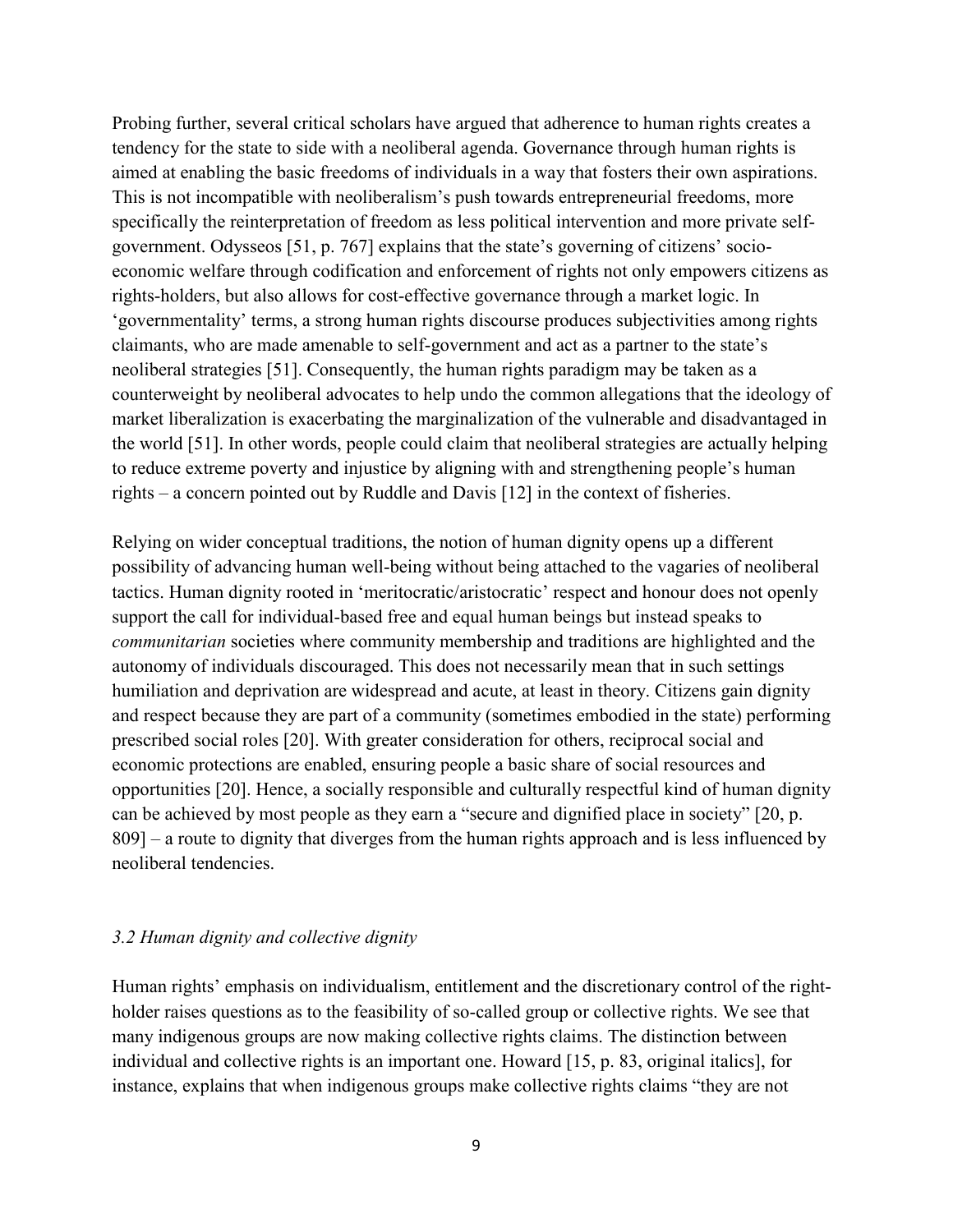primarily interested in the human rights of the individual members of their collectivities. Rather, they are interested in the recognition of their *collective dignity*, in the acknowledgement of the value of their collective way of life…" Collective dignity, by defending a certain communal way of life, is often linked to a group identity forged through shared elements such as language or culture, which form part of the private dignity of group members [52].

It is generally understood that the idea of human rights as conventionally conceived directly challenges (and is thus made incompatible with) collective rights [14,15]. In many non-Western societies, dignity still frequently embodies acceptance of group rules and norms and is associated with social constraints [15]. The idea that an individual can autonomously realize one's dignity by asserting his or her human rights independent of group aspirations appears to be largely in violation of many societies' cultural beliefs about how social life ought to be organized [15]. Legesse [53, p. 129], offering an African perspective, asserts that "if Africans were the sole authors of the Universal Declaration of Human Rights, they might have ranked the rights of communities above those of individuals, and they might have used a cultural idiom fundamentally different from the language in which the ideas are now formulated."

My point of departure is that human dignity constitutes a useful concept which is diverse and comprehensive enough to support both perspectives of individual and collective rights and potentially bridge the seemingly irreconcilable divide between them. Schachter [42, p. 850-851] notes that "the idea of human dignity involves a complex notion of the individual. It includes recognition of a distinct personal identity, reflecting individual autonomy and responsibility. It also embraces a recognition that the individual self is a part of larger collectivities and that they, too, must be considered in the meaning of the inherent dignity of the person". This duality can be further elucidated: in modern life, individuals are increasingly at greater liberty to choose and dispose group membership at their will. Yet, group identification manifested through social networks, rituals and a sense of belonging are what inevitably couches them in a social context [27]. Hence, dignity allows for the assertion of self-serving demands based on individual choice but only to the extent that those demands are moored by group ties. A German Constitutional Court's ruling [54, p. 316, italics added] effectively captures this delicate connection between individual and collective dignity:

The free person and his dignity are the highest values of the constitutional order. The state in all of its forms is obliged to respect and defend it. This is based on the conception of a man as spiritualmoral being endowed with the freedom to determine and develop himself. *This freedom within the meaning of the Basic Law is not that of an isolated and self-regarding individual but rather of a person related to and bound by the community*. In the light of this community-boundedness it cannot be "in principle unlimited". *The individual must allow those limits on his freedom of action that the legislature deems necessary in the interest of the community's social life*; yet the autonomy of the individual has to be protected.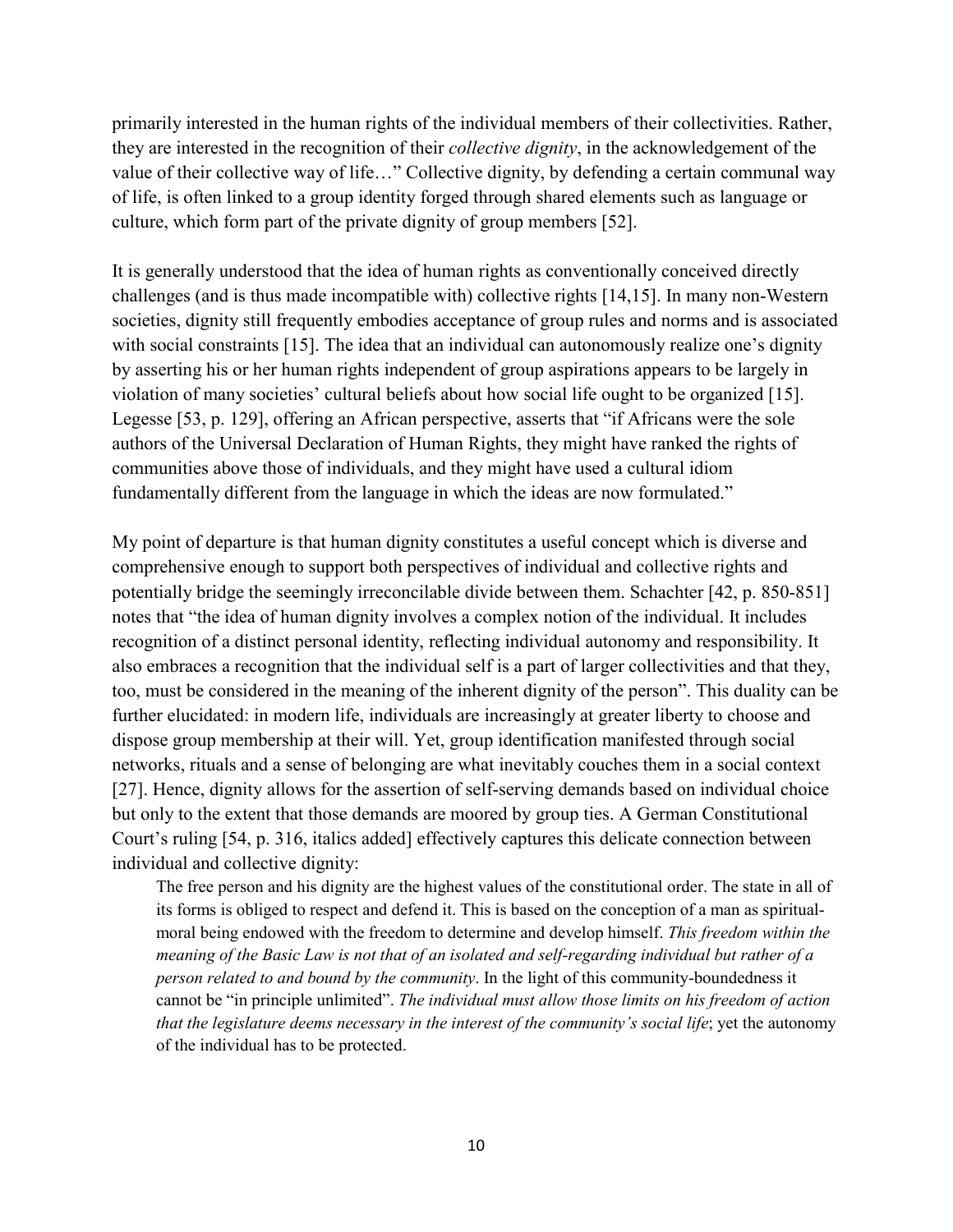### *3.3 Human dignity and duties of the state and the individual*

The idea and practice of human dignity thus becomes most meaningful through interactions within the *community*, the latter being defined as "a group of citizens all of whom feel a sense of mutual responsibility for each other's welfare" [27, p. 5]. Being conscious of the community in pursuit of human dignity can mean being respectful of group rules, norms and fellow members, consequently emphasizing the entitlements of society over those of the individual [43]. Collective dignity seen as such then goes beyond the negative duties implied by the Kantian version of human dignity – simply requiring that individuals act in a way that does not violate the dignity of others. Insofar as negative duties are concerned, the disciplining of one's freedom to ensure the same respect for others becomes primarily a constraint on one's own behaviour, that is, each bearer of dignity constitutes a strict limit to others' actions [25,43]. It is likely that these are also the type of duties most closely associated with human rights standards. The human dignity concept entrenched in the notion of community broadens the scope of duty to also firmly engage with positive duties, such as the provision of a minimum standard of living and the protection of cultural values. Concerned with positive obligations to safeguard human dignity rather than mere passivity or non-interference characterized with negative duties, individuals as well as the state gain an added moral impetus to actively secure the essential living conditions of their fellow citizens [40]. Jentoft [55, p. 375] has recognized this active role of community in the fisheries context "…as far as freedom is concerned, communities come with a catch. To be a member of a community involves commitments and responsibilities that may hold you back. If needed, other members may be of assistance, but they will be concerned about what you are doing".

Positive duty to assist in the well-being of others can spill into the realm of environmental protection. Rogge [56] affirms that the realization of human dignity is "only possible where steps are taken to protect the environments on which people depend for their basic needs". This obligation is in fact all the more crucial in natural resource-based contexts such as fisheries. In addition, there are major discussions on the active role of human dignity in international fora. For example, the Responsibility to Protect principle reinforces the active duty of third-party states and/or the international community to intervene in foreign jurisdictions in cases of extreme inhumane conditions, should those with primary responsibility to defend and promote human dignity fail to do so [25].

As such, human dignity brings rights and duties together and creates a stronger relationship between a human's basic worth and his or her proper obligations to society [43]. The scope of human dignity thus permits giving serious attention to social duties embedded within a particular culture and group – something that the human rights perspective alone, largely focusing on individual entitlements and negative duties, may come to neglect.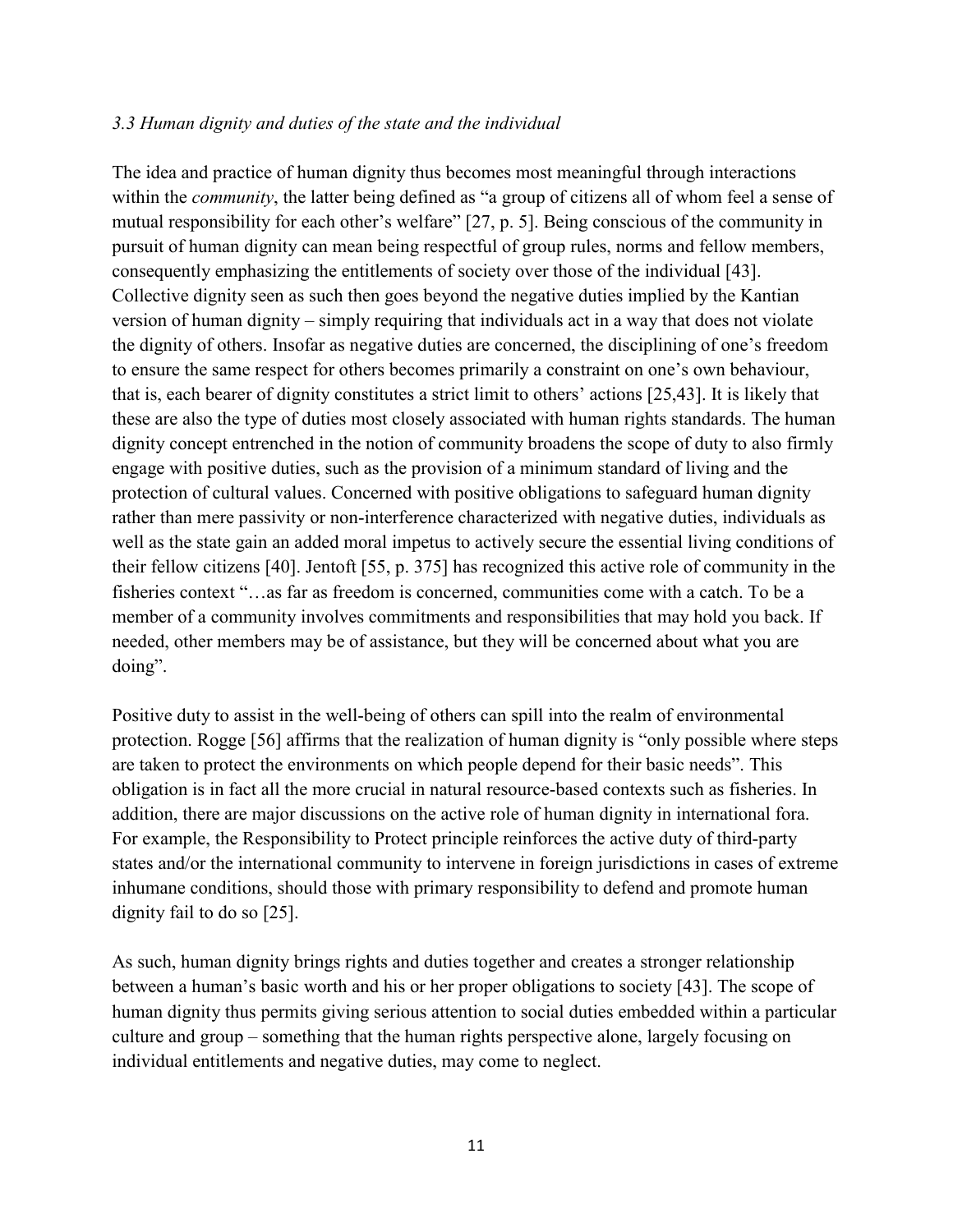### **4. Discussions**

Over the course of the  $20<sup>th</sup>$  century, human dignity played a significant role in shaping several important social and political developments. Human dignity acted as a key organizing value to oppose the Nazi ideology and the Holocaust in the post-second World War period, thus helping to foster the proliferation of a human rights paradigm in international law, domestic constitutions and political and legal theories [40]. Furthermore, it served as a central concept in the civil rights movement in the United States (e.g., see [57]). More recently, it is being prominently featured in discussions on the ethics of biomedical research (e.g., see [58,59]).

What function can human dignity serve in a fisheries setting? Based on the arguments presented in this article, I argue that human dignity is a concept more culturally sensitive, conceptually inclusive, and mutually responsible than human rights, and therefore can offer a robust perspective in guiding fisheries governance.

Taking Andrew Clapham's [60, p. 545-546] categorization as a useful starting point, human dignity can find applied meanings in at least four aspects in the fisheries context. It can be used to (1) prohibit discrimination, humiliation, or degradation of small-scale fishers and fishworkers by both state and non-state actors as well as by other fishers in competing sectors; (2) create the necessary conditions for each fisher to have their essential socio-economic and livelihood needs satisfied; (3) assure fishers of the possibility for independent thought and action (i.e., individual choice) and the conditions for self-realization; and (4) recognize that the protection of fishers' group identity and culture are essential for the protection of their personal dignity. While the first and second points are already well-emphasized and established in human rights thinking (see [4,5]), it is the third point and its political-economic implications, as the critics argue, that have been crucially under-discussed and under-exposed in the current debates about human rights in fisheries (see [12,13]). Furthermore, a profound addition of human dignity lies in the fourth point which aims to embrace social justice and collective dignity of fishers that arise from sustaining respect for particular fishing cultures and idiosyncratic community norms.

Human dignity, unlike human rights, is thus imbued with a capacity to afford both "the politics of equal dignity" (i.e., "universally the same, an identical basket of rights and immunities") and "the politics of difference" (i.e., "the unique identity of an individual or group, their distinctness from everyone else"), borrowing Charles Taylor [61, p. 38]'s stipulation. In other words, dignity of fishers is derived not only from bestowing upon them equal rights and treatment vis-à-vis other segments of society, but also recognizing their distinctiveness and unique identity. It follows that human rights and group differences can be best articulated jointly through the notion of dignity.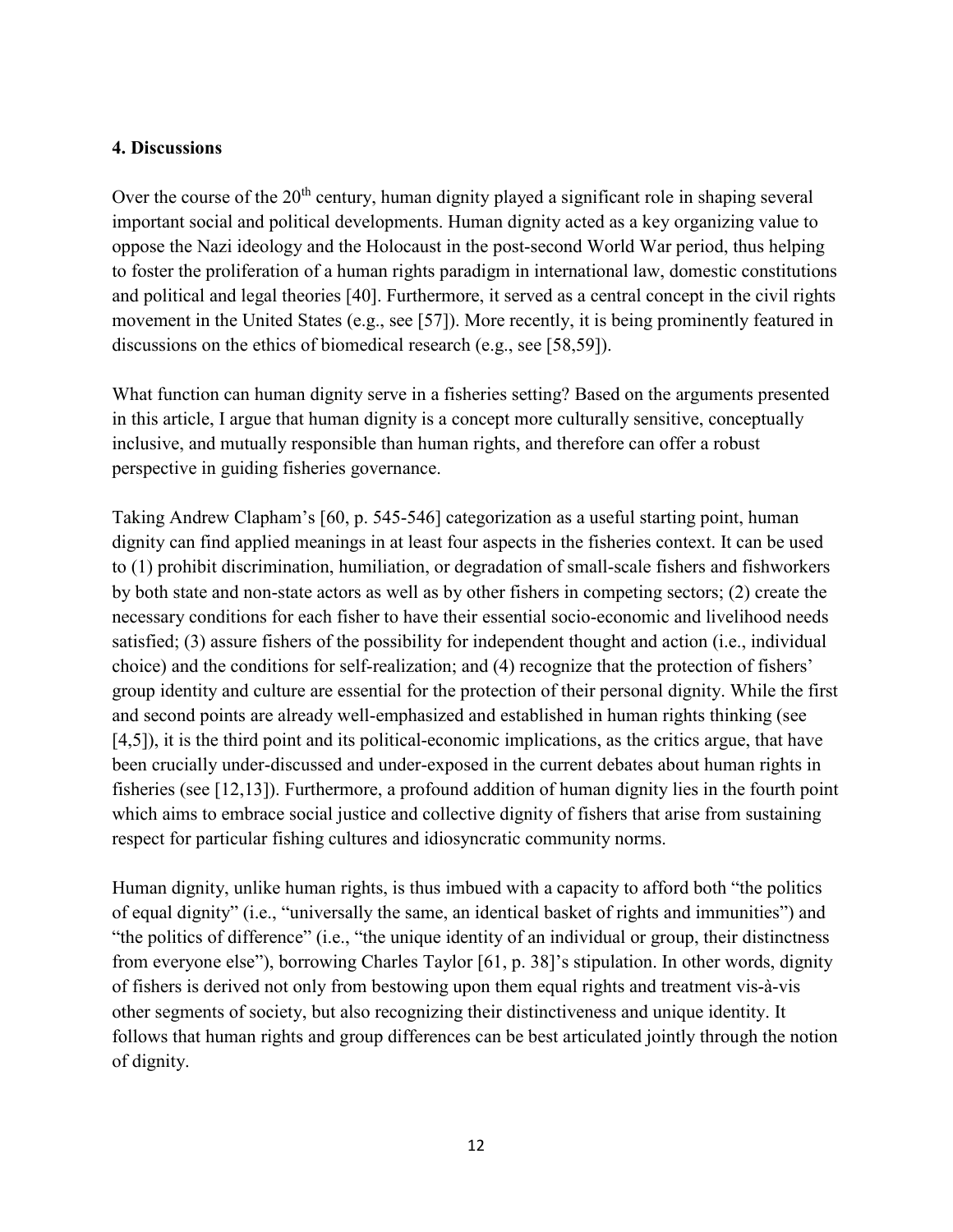The mobilization of human dignity in fisheries does not require reinventing the wheel. As mentioned earlier, human dignity is already featured conspicuously in many relevant international human rights documents and domestic constitutions, including the Universal Declaration of Human Rights, the Voluntary Guidelines on the Responsible Governance of Tenure of Land, Fisheries and Forests, and the Voluntary Guidelines on Securing Sustainable Small-Scale Fisheries. Hence, in many cases, human dignity has already been given a legal and political base from which it can be operationalized so as to influence fisheries policy. In addition, the work of many important civil society organizations and intergovernmental agencies, such as the International Collective in Support of Fishworkers (ICSF), the World Forum of Fisher Peoples (WFFP) and the Food and Agriculture Organization (FAO), who have been supportive of human rights approaches, complements a human dignity approach, as they have been partnering directly with fishers and government delegates at various scales. What is required, however, is to elevate the purview of human rights principles to reflect the higher organizing value of human dignity. Such a reflective (and normative) exercise is in line with a growing plea in fishery governance literature to be more deliberative and explicit about 'meta-level' governance elements, such as values and norms, that underlie all applied efforts (see [62,63]). Thinking in terms of human dignity, therefore, represents a subtle but significant shift in how we approach human rights thinking in fisheries.

A higher level ideal of human dignity implied in this paper, however, does not suggest that human dignity is a utopian concept. For instance, adhering to the aristocratic meaning of dignity in the absence of a committed spirit of fairness and social protection could engender corruption, nepotism, or other forms of elite capture by those of a superior rank, potentially exacerbating injustice and jeopardizing the dignity of less privileged members. The customary norms and practices of fishing communities, too, have at times displayed these elements of injustice (e.g., see [64,65]). In addition, westernization, modernization, and development have increasingly severed fishers from the small, supportive community in which they were once embedded, leaving them vulnerable and isolated without the support and safety net of "traditional" societies. Against the social, economic, and political forces of modern market economies and bureaucratic states that far too often appear to be insensitive and aggressive, human rights may have become a logical and necessary means of assuring the dignity of citizens, including fishers, across the globe [14]. To that effect, many states now increasingly view human rights as a contemporary political manifestation of social justice and an expression of ethical aspirations [66].

In sum, the human rights perspective, distinguishing itself from the narrowly defined property rights paradigm, is becoming a key organizing force in fisheries governance. At the same time, the human rights approach has been left open to misinterpretation and criticism due to its historical emphasis on individual entitlements as opposed to collective rights and duties as well as due to the relative lack of debate so far. Here, I have suggested that human dignity presents a reconciling concept that can strengthen the position of the human rights approach with respect to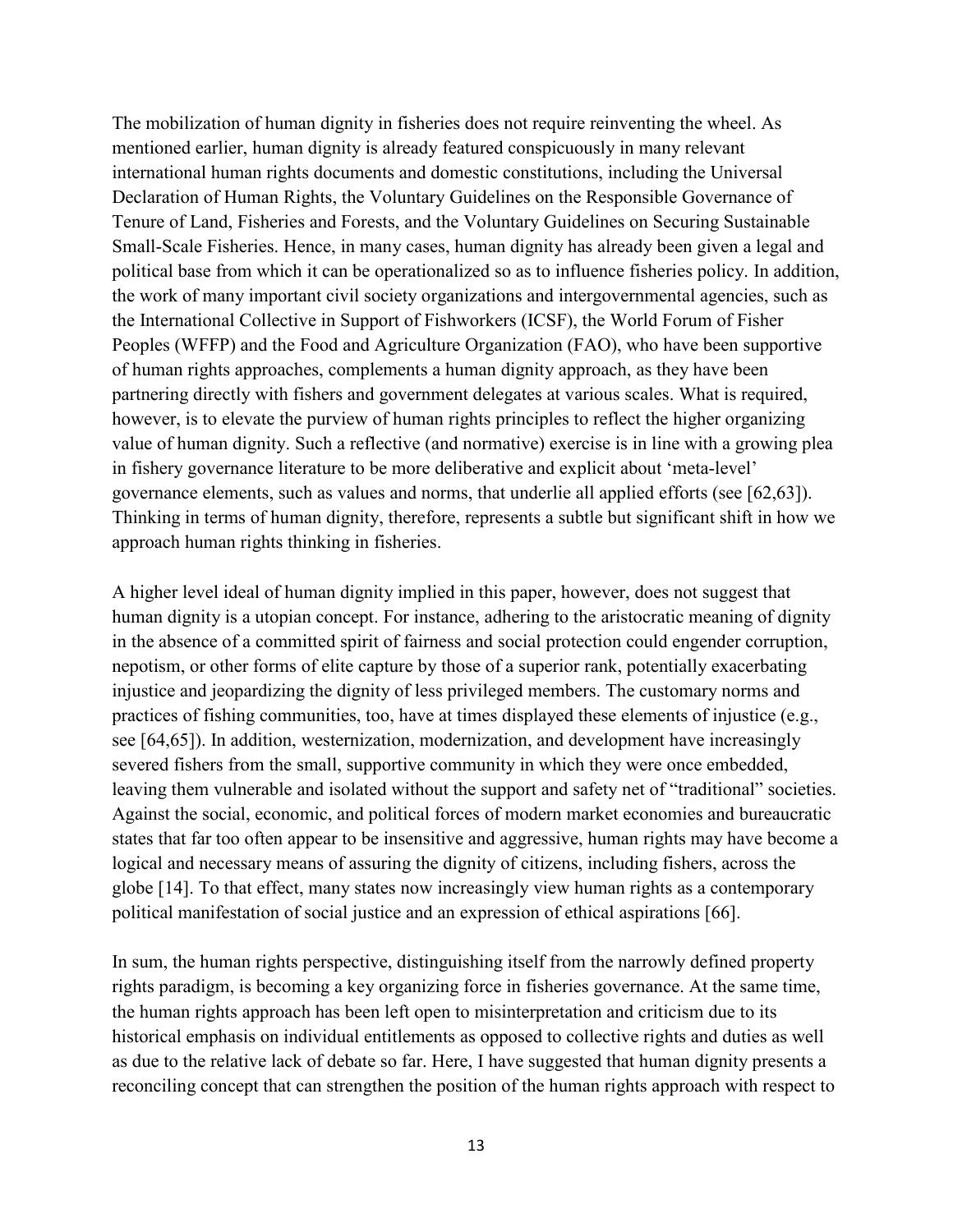fulfilling its aim of reducing vulnerability and insecurity of fishing people. Hence, the human rights perspective and its implementation in fisheries is expected to stand on stronger ground with human dignity as its fundamental guiding value – that is, human rights should ultimately be about promoting the individual and collective *dignity* of fishers and fishing communities.

#### **Acknowledgements**

I express sincere gratitude to Svein Jentoft, Ratana Chuenpagdee, Adam Soliman and an anonymous reviewer for providing insightful comments on an earlier draft of the manuscript. I also thank Ajit Menon for his useful editorial assistance.

#### **References**

- [1] Kent G. Fish trade, food security, and the human right to adequate food. In: Report of the expert consultation on international fish trade and food security, FAO Fisheries Report 708. Rome: FAO; 2003. p.49-70.
- [2] Kearney J. Fulfilled, healthy, secure? Samudra Report 2007;46:18-21. (http://old.icsf.net/icsf2006/uploads/publications/dossier/pdf/english/issue\_82/chapter691.pd f)
- [3] Allison E. Should states and international organizations adopt a human rights approach to fisheries policy? Maritime Studies, 2011;10(2):95-116.
- [4] Allison EH, Ratner BD, Åsgård B, Willmann R, Pomeroy R, Kurien J. Rights-based fisheries governance: from fishing rights to human rights. Fish Fish 2012;13:14-29.
- [5] Charles A. Human rights and fishery rights in small-scale fisheries management. In: Pomeroy RS, Andrew NL, editors. Small-scale fisheries management: frameworks and approaches in the developing world. Oxfordshire UK: CABI; 2011. p.59-74.
- [6] Ratner B, Åsgård B, Allison EH. Fishing for justice: human rights, development, and fisheries sector reform. Global Environ Chang 2014;27:120-130.
- [7] Jentoft S. Walking the talk: implementing the international voluntary guidelines for securing sustainable small-scale fisheries. Maritime Stud 2014;13:16.
- [8] Sowman M, Sunde J, Raemaekers S, Schultz O. Fishing for equality: Policy for poverty alleviation for South Africa's small-scale fisheries. Mar Policy 2014;46:31-42.
- [9] Sharma C. Securing economic, social and cultural rights of small-scale and artisanal fisherworkers and fishing communities. Maritime Studies 2011;10(2):41-61.
- [10] Food and Agriculture Organization (FAO). Voluntary guidelines for securing sustainable small-scale fisheries in the context of food security and poverty eradication. Rome: FAO; 2015. (http://www.fao.org/3/a-i4356e.pdf)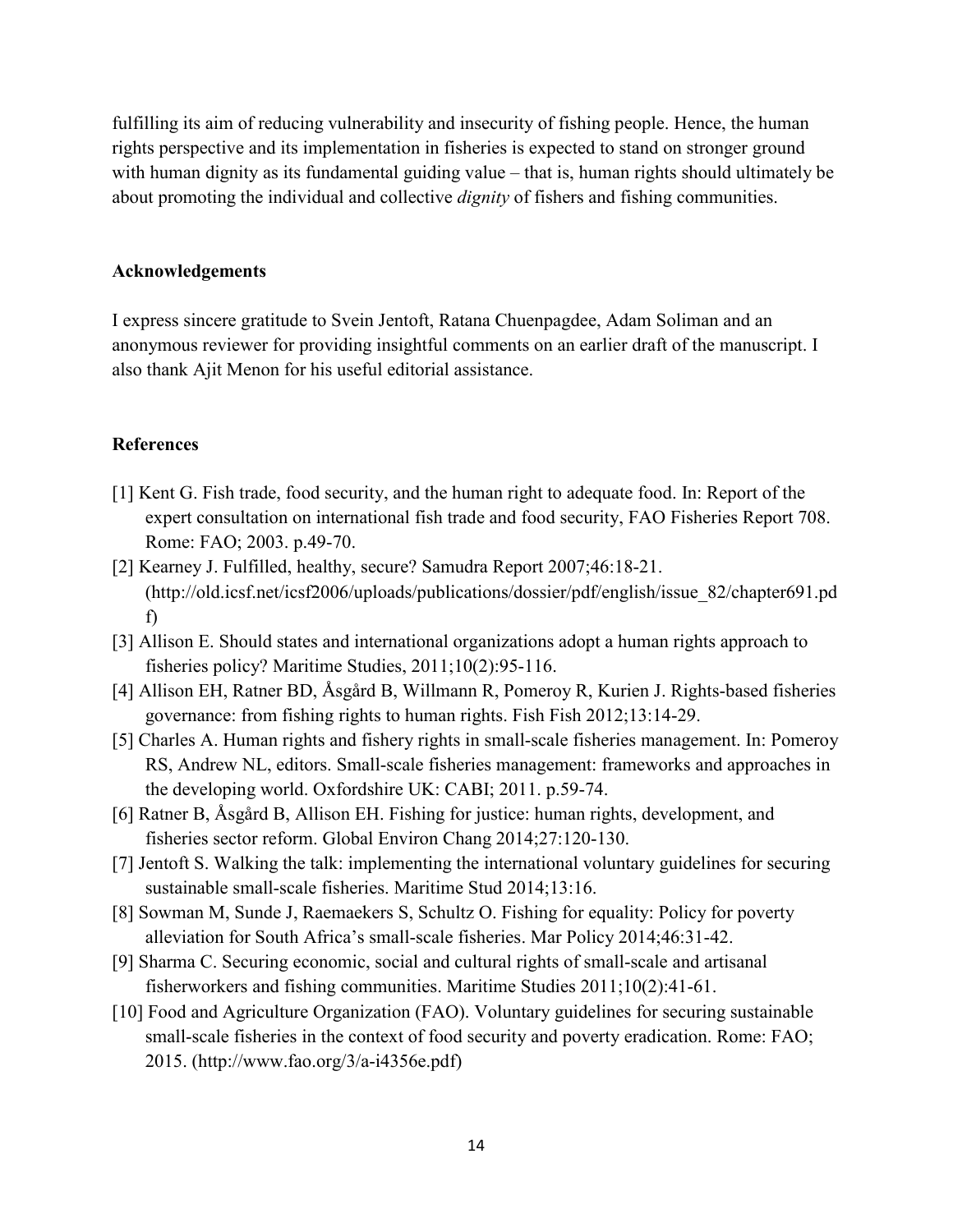- [11] Neher PA, Arnasson R, Mollett N, editors. Rights based fishing. Dordrecht: Kluwer Academic Publishers; 1989.
- [12] Ruddle K, Davis A. Human rights and neo-liberalism in small-scale fisheries: conjoined priorities and processes. Mar Policy 2013;39:87-93.
- [13] Davis A, Ruddle K. Massaging the misery: recent approaches to fisheries governance and the betrayal of small-scale fisheries. Hum Organ 2012;71:244-254.
- [14] Donnelly J. Human rights and human dignity: an analytic critique of non-western conceptions of human rights. Am Polit Sci Rev 1982;76:303-316.
- [15] Howard RE. Dignity, community, and human rights. In: Abdullahi A, editor. Human rights in cross-cultural perspectives: a quest for consensus. Philadelphia: University of Pennsylvania Press; 1995. p.81-102.
- [16] Suárez SM. The human rights framework in contemporary agrarian struggles. J Peasant Stud 2013;40:239-290.
- [17] Rivera-Ferre MG. Can export-oriented aquaculture in developing countries be sustainable and promote sustainable development? The shrimp case. J Agr Environ Ethics 2009;22:301- 321.
- [18] Pedersen C, Feodoroff T, Reuter R, Franco J, Buxton N, Barbesgaard MC, et al. The global ocean grab: a primer. Amsterdam: Transnational Institute, Masifundise, World Forum of Fisher Peoples; 2014. (https://www.tni.org/files/download/the\_global\_ocean\_grab.pdf)
- [19] Abbott J, Anderson JL, Campling L, Hannesson R, Havice E, Lozier MS, et al. Steering the Global Partnership for Oceans. Mar Resource Econ 2014;29:1-16.
- [20] Howard RE, Donnelly J. Human dignity, human rights, and political regimes. Am Polit Sci Rev 1986;80:801-817.
- [21] Einarsson, N. Fisheries governance and social discourse in post-crisis Iceland: responses to the UN Human Rights Committee's views in Case 1306/2004. In: Alfredsson G, Koivurova, T, editors. The yearbook of polar law volume 3. Leiden: Brill; 2011. p.479-515.
- [22] Young E. State intervention and abuse of the commons: fisheries development in Baja California Sur, Mexico. Ann Assoc Am Geogr 2001;91:283-306.
- [23] Bavington D. Managed annihilation: an unnatural history of the Newfoundland cod collapse. Vancouver: UBC Press; 2011.
- [24] Her Majesty's Government. Review of the balance of competences between the United Kingdom and the European Union: fisheries report. London: Her Majesty's Government; 2014.

(https://www.gov.uk/government/uploads/system/uploads/attachment\_data/file/335033/fishe ries-final-report.pdf)

- [25] Addis A. The role of human dignity in a world of plural values and ethical commitments. Neth Q Hum Rights 2013;31:403-445.
- [26] Freedman LP, Isaacs SL. Human Rights and Reproductive Choice. Stud Family Plann 1993;24:18-30.
- [27] Howard RE. Human rights and the search for community. J Peace Res 1995;32:1-8.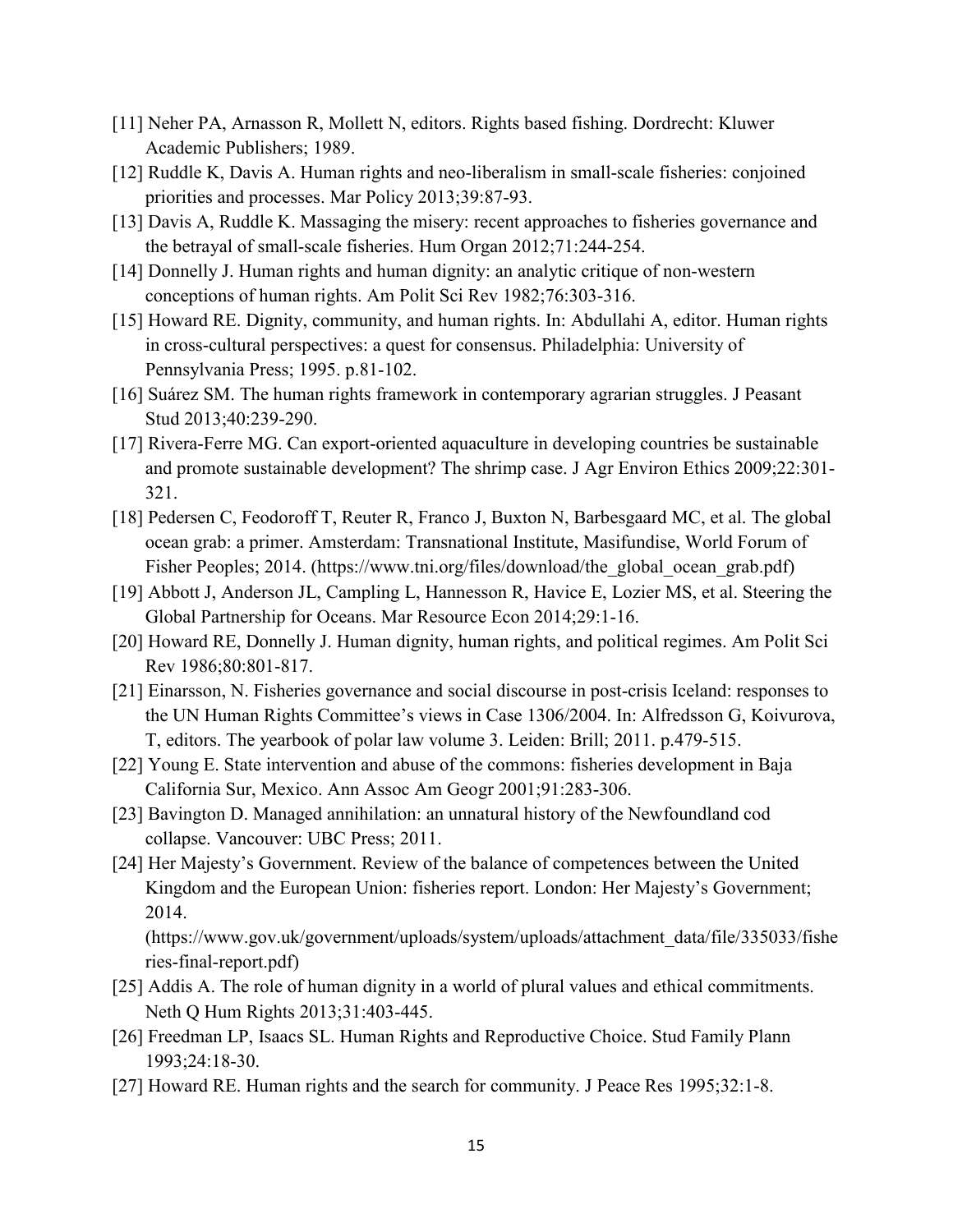- [28] Glendon MA. A world made new: Eleanor Roosevelt and the Universal Declaration of Human Rights. New York: Random House; 2001.
- [29] Etzioni A. The spirit of community: rights, responsibilities, and the communitarian agenda. The reinvention of American society. New York: Touchstone; 1993.
- [30] Hardin G. The Tragedy of the commons. Science 1968;162:1243-1248.
- [31] Hardin G. Limited world and limited rights. Society 1980; May-June: 5-8.
- [32] Elliott H. A general statement of the Tragedy of the Commons. Popul Environ 1997;18:515- 531.
- [33] Jackson JBC, Kirby MX, Berger WH, Bjorndal KA, Botsford LW, Bourque BJ, et al. Historical overfishing and the recent collapse of coastal ecosystems. Science 2001;293:629- 638.
- [34] Roberts C. The unnatural history of the sea. Washington DC: Island Press; 2007.
- [35] Lam ME, Pauly D. Who is right to fish? Evolving a social contract for ethical fisheries. Ecol Soc 2010;15(3):16.
- [36] Lam ME, Campbell MEC. The privilege to fish. Ecol Soc 2012;17(4):19.
- [37] Soliman A. Duty of stewardship and fisheries governance: a proposed framework. Maritime Stud 2014;13:11.
- [38] Allison E. The responsibility of stewardship. Samudra Report 2007;47:18-21. (http://rights.icsf.net/images/samudra/pdf/english/issue\_47/3062\_art02.pdf)
- [39] United Nations. The Universal Declaration of Human Rights, 1948. (http://www.un.org/en/documents/udhr/index.shtml)
- [40] McCrudden C. Human dignity and judicial interpretation of human rights. Eur J Int Law 2008;19:655-724.
- [41] Bundesministerium der Justiz und für Verbraucherschutz. The Basic Law, 1949. (http://www.gesetze-im-internet.de/englisch\_gg/englisch\_gg.html#p0015)
- [42] Schachter O. Human dignity as a normative concept. Am J Int Law 1983;77:848-854.
- [43] Shultziner D. Human dignity: functions and meanings. In: Malpas J, Lickiss N, editors. Perspectives on human dignity: a conversation. Dordrecht: Springer; 2007. p.73-92.
- [44] Habermas J. The concept of human dignity and the realistic utopia of human rights. Metaphilosophy 2010;41:464-480.
- [45] Kleinig J, Evans NG. Human flourishing, human dignity, and human rights. Law Philos 2013;32:539-564.
- [46] Baez NLX, Mezzaroba O. Fundamental human rights and controversial cultural practices: a new reading of the concept of human dignity. Filosofia Unisinos 2012;13:2-14.
- [47] Office of the United Nations High Commissioner for Human Rights. International Covenant on Economic, Social and Cultural Rights, 1966. (http://www.ohchr.org/en/professionalinterest/pages/cescr.aspx)
- [48] Sen A. Human rights and asian values. 16th Morgenhau Memorial Lecture in Ethics and Foreign Policy. New York: Carnegie Council on Ethics and International Affairs; 1997.